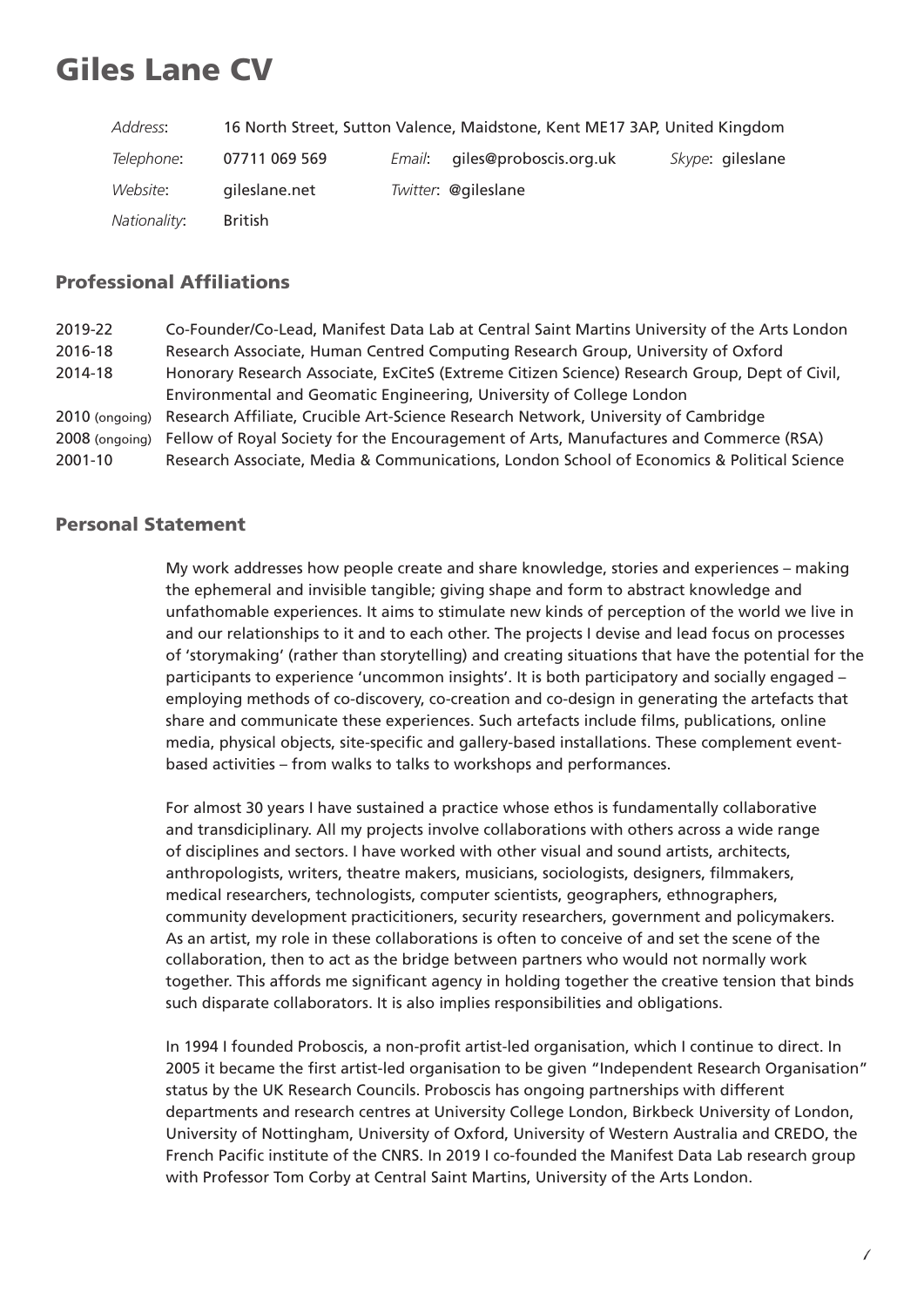# Employment History

|                                                                                                                    | $\blacksquare$<br>1994-present Founder & Managing Director of Proboscis, a non-profit artist-led organisation. I lead Proboscis'<br>research and consultancy activities as well as specific creative projects.<br>proboscis.org.uk                   |                                                                                                         |  |  |  |
|--------------------------------------------------------------------------------------------------------------------|------------------------------------------------------------------------------------------------------------------------------------------------------------------------------------------------------------------------------------------------------|---------------------------------------------------------------------------------------------------------|--|--|--|
| 2019-22                                                                                                            | Specialist Researcher in Art-Science & Co-Founder of Manifest Data Lab, Central Saint Martins<br>Univerity of the Arts London<br>"Materialising Data, Embodying Climate Change" 3 year AHRC-funded project                                           |                                                                                                         |  |  |  |
| 2007-10                                                                                                            | Visiting Tutor & Research Consultant, Goldsmiths, University of London<br>MA Design Critical Practices, Design Department                                                                                                                            |                                                                                                         |  |  |  |
| 1998-2002                                                                                                          | Research Fellow, Royal College of Art, London<br>- Research Fellow, School of Communications, 2001-2002<br>- Writer, Editor & Curator for Computer Related Design Research Studio (founding editor of<br>CRD RESEARCH publishing imprint), 1998-2001 |                                                                                                         |  |  |  |
| 1992-1993                                                                                                          | Founder and Curator, KROL, Bloomsbury London<br>artist-run space curating exhibitions, performances and screenings of experimental film & video                                                                                                      |                                                                                                         |  |  |  |
| 1990-1998                                                                                                          | Freelance artist, writer and filmmaker<br>Writing, editing, photography and filmmaking mainly in conjunction with independent<br>architecture practices in London                                                                                    |                                                                                                         |  |  |  |
| <b>Education</b><br>1993-96                                                                                        | Goldsmiths College, University of London<br>BA Hons, English Literature and History/Theory of Art (1st)                                                                                                                                              |                                                                                                         |  |  |  |
| 1988-90                                                                                                            | Reigate College, Surrey<br>A Levels - English Literature, History & Latin<br>AS Level - Ancient Greek                                                                                                                                                |                                                                                                         |  |  |  |
| 1985-88                                                                                                            | Whitgift School, South London<br>GCSEs - English Literature, English Language, Maths, History, Latin, Ancient Greek, Geography,<br>Physics, Chemistry, Biology.<br>AO Level - French<br>O Level - French                                             |                                                                                                         |  |  |  |
| <b>References</b><br>Professor James Leach<br>Directeur de Recherche, CREDO<br><b>CNRS/Universite de Marseille</b> |                                                                                                                                                                                                                                                      | Professor Lizzie Coles-Kemp<br><b>Information Security Group</b><br>Royal Holloway University of London |  |  |  |
| Professor Alan Blackwell<br>Interdiscipinary Design, Computer Laboratory<br>University of Cambridge                |                                                                                                                                                                                                                                                      | Professor Marina Jirotka<br>Human Centred Computing Group<br>University of Oxford                       |  |  |  |
| <b>Bill Thompson</b><br>Principal Research Engineer<br><b>BBC R&amp;D at BBC</b>                                   |                                                                                                                                                                                                                                                      | Hannah Redler<br>Associate Curator in Residence<br>Open Data Institute, London                          |  |  |  |

Sarah Thelwall **Tony White** Tony White Founder/Owner Writer & Publisher / Chair, Resonance FM MyCake Ltd (data benchmarking & analysis)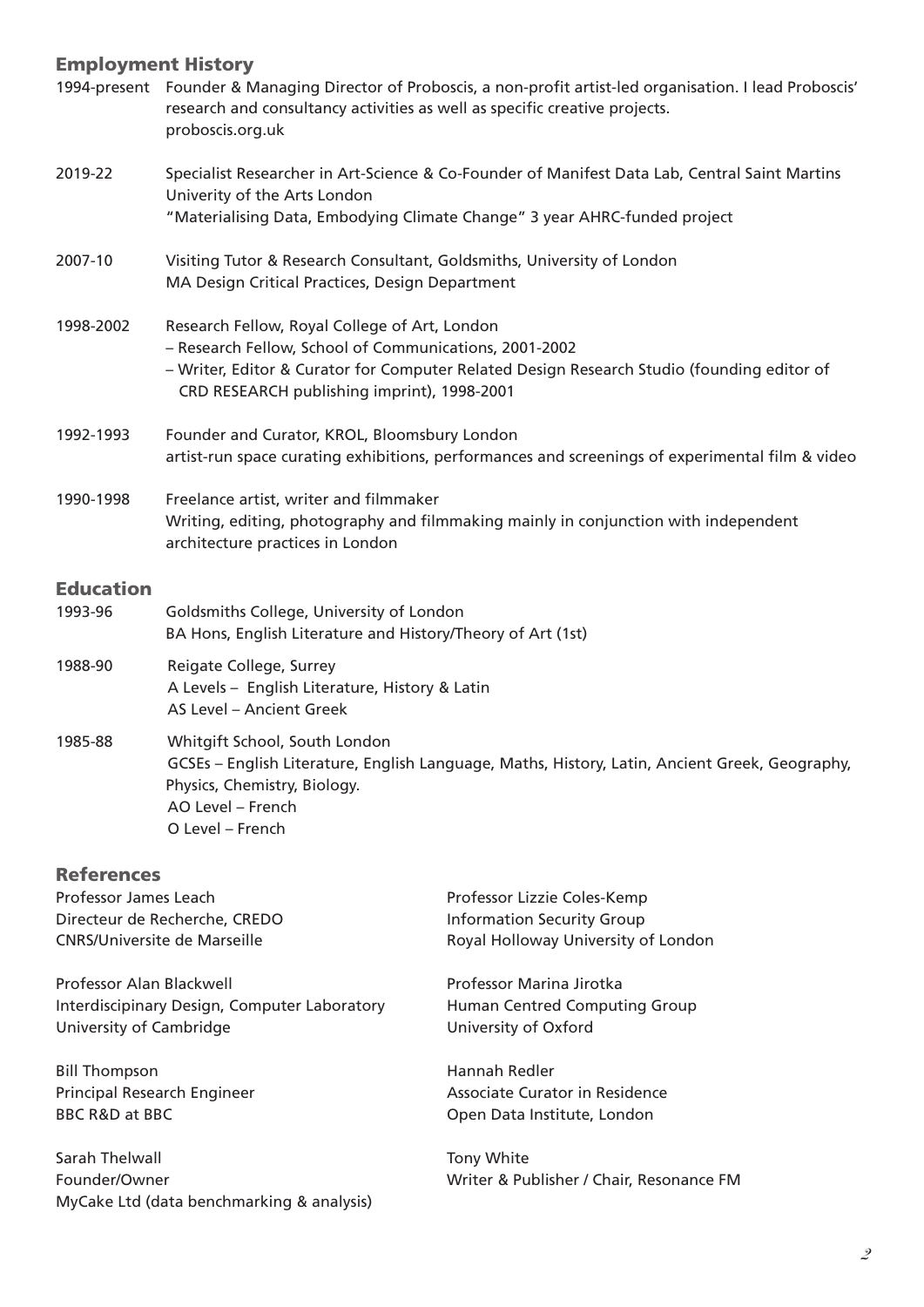# Selected Projects

# 2019-22 *Materialising Data, Embodying Climate Change*

A 3 year AHRC-funded research project in collaboration with Prof. Tom Corby (Central St Martins, UAL); Prof. George Roussos (Birkbeck UoL) & Dr Louise Sime (NERC British Antarctic Survey). Devising and exploring the potential for *Empathic Encounters* with complex interconnected climate data sets to make abstract data and concepts more meaningful and tangible to the general public.

## 2018 *Forma: Archiving & Documenting Performance*

I collaborated with Forma Arts & Media to devise a creative strategy, talks programme and artistic engagement on archiving and documenting performance-based work.

## 2018 *Single Library Digital Presence*

A commission by the British Library to devise and facilitate a series of workshops with library users across the UK exploring the needs and desires of public library users for digital services as part of a user-centred design engagement process for the Single Library Digital Presence project.

#### 2018 *Cities of Refuge*

I collaborated with the London School of Economics (Media & Communications) on a series of workshops with refugees and their local supporters in three cities: London, Athens & Berlin. The project sought to gain insights into experiences of migration in these three places and to examine the role of digital communication in the making of cities of refuge.

2016-18 *UnBias: Emancipating Users Against Algorithmic Biases for a Trusted Digital Economy*  I collaborated with the Universities of Oxford, Nottingham and Edinburgh on a research project exploring bias and fairness in algorithms, especially with regard to social media. I led the codesign of a "fairness toolkit" including awareness and empowerment tools for young people and an empathy tool for developers, platform owners and policy makers.

## 2015-19 *TK Reite Notebooks*

A 5 year collaboration with Prof James Leach (UWA/CREDO) and Reite villagers in Papua New Guinea and Vanuatu to co-design a hybrid digital/physical toolkit for self-documentation of Traditional Knowledge by indigenous communities. Supported by The Christensen Fund (USA).

## 2014-15 *Reenactments*

I was commissioned by curators Michelle Kasprzak and Boris Debackere of V2 Lab in Rotterdam to re-enact texts by CP Snow – "The Two Cultures"; Marshall Berman – "All That Is Solid Melts Into Air" and Norbert Wiener – "On Man and Machine". The respective performances took place at V2 Rotterdam and Somerset House in November 2014; Slade School of Art in November 2015; and at V2 Rotterdam in December 2015.

## 2014 *Traumatic Brain Injury Rehabilitation Tool*

I consulted for the Movement Science Research Group at Oxford Brookes University on social engagement and user experience design as part of their development of a prototype tool for documenting rehabilitation experiences of survivors of traumatic brain injury. Part of the EUfunded CENTER-TBI project.

## 2012-13 *Indigenous Public Authoring*

A collaboration with Professor James Leach (University of Aberdeen & University of Western Australia) to devise new ways and forms for indigenous people leading traditional lifestyles in remote places to record and share their Traditional Environmental and Cultural Knowledges (TEK). A field trip and localised experiment was conducted in a remote village, Reite, in Madang Province, Papua New Guinea in late 2012. Funded by The Christensen Fund (USA).

## 2012 *Pallion Ideas Exchange*

A collaboration with the Information Security Group of Royal Holloway University of London to work with residents and members of Pallion Action Group to co-create a community knowledge and support network in response to benefits changes and public sector cuts. Commissioned by RHUL as part of the 3 year Vome project, funded by the EPSRC.

#### *Lifestreams : Tactile Poetry*

Proboscis collaborated with Philips Research in a creative dialogue exploring innovative ways of connecting digital lifestyle measurement technologies with 3D fabrication to reveal patterns and promote awareness of quality of life. A series of data generated objects – *lifecharms* – were 3D printed using a custom algorithm transforming personal health data into tangible objects.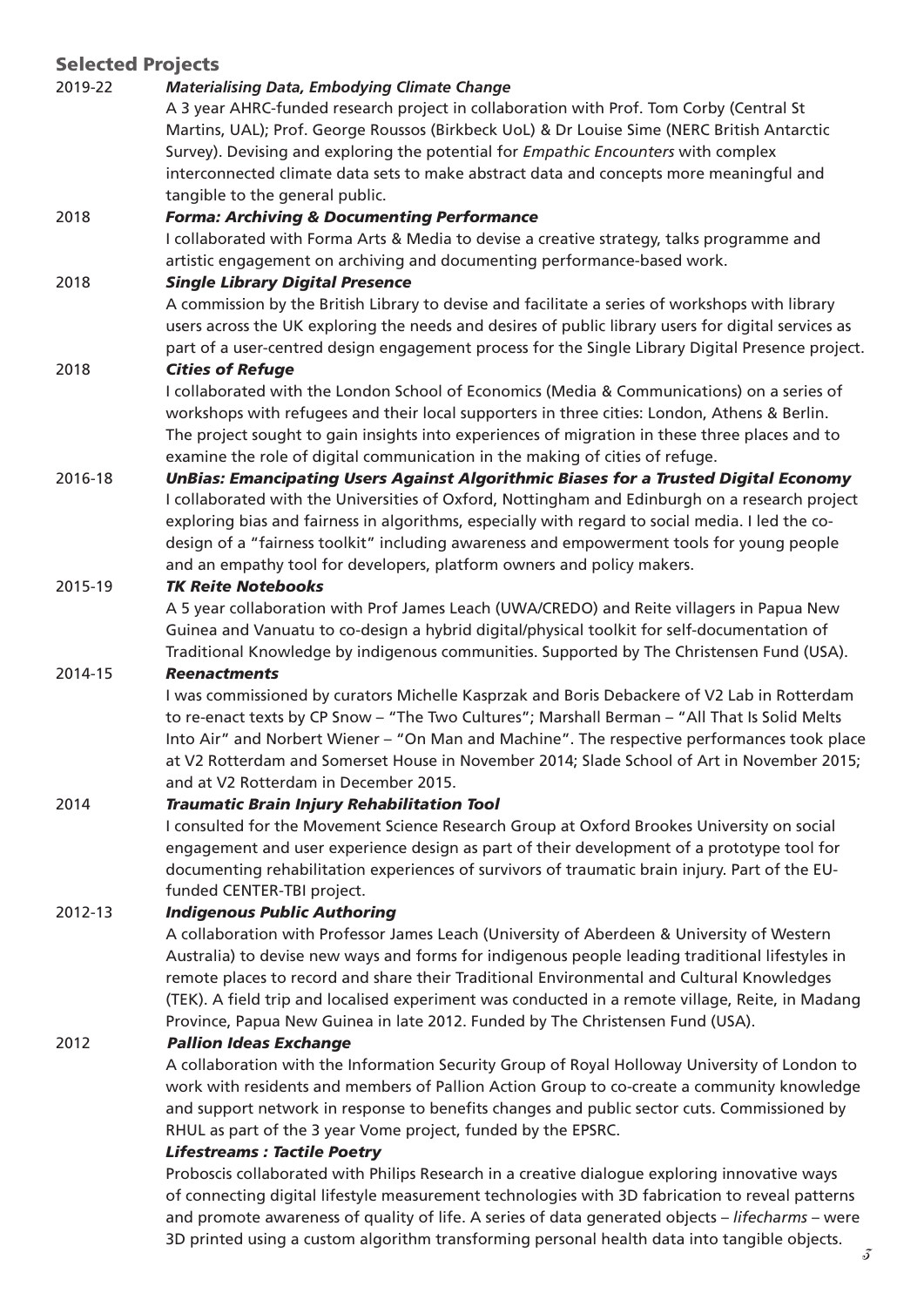Commissioned by Futurecity for Angla Ruskin University's *Visualise* public art programme.

# 2011 *Agencies of Engagement*

A collaboration with the University of Cambridge's Centre for Applied Research in Education Technologies (CARET) to explore the role and nature of groups within the context of collaboration software used by members of the University. Commissioned by CARET.

## 2010 *Future Jobs Fund Placements*

I led and managed a placement programme which saw Proboscis recruit and employ 7 long term unemployed young people for 6 month paid placements in a variety of roles across the organisation (two continued with Proboscis for 2 years). Funded by the UK Department of Work & Pensions' Future Jobs Fund via the London Borough of Islington & New Deal of the Mind.

## 2009 *bookleteer.com*

A self-publishing platform enabling users to generate downloadable publications using formats invented by Proboscis (Diffusion eBooks & StoryCubes) in 2000. A free public service built upon prototypes in development since 2003 it was seed funded in 2008 by the Technology Strategy Board. Bookleteer generates revenue through its innovative Short Run Printing Service, a monthly subscription service, *the Periodical,* and member donations.

#### *Being in Common*

A public art commission to explore "the Art of Common Space" resulting in site specific temporary installations in Gunpowder Park, Waltham Abbey. Commissioned by LANS.

#### 2008 *Sensory Threads*

An action research project led by Proboscis as part of the CREATOR Digital Economy Research Cluster in collaboration with Mixed Reality Lab (Uni. Nottingham), Centre for Digital Music (Queen Mary University of London); Birkbeck College & University of Southampton Business School. Combining collective wearable environmental sensing for 4 people with live generated audio soundscapes from the data and remote audience engagement. Premiered at the Science Museum, London & presented at CHI 2010. Funded by RCUK Digital Economy Programme.

#### *Perception Peterborough*

Proboscis was commissioned by the PP Steering Group (17 public sector bodies in Peterborough) to research the creative potential of the city and lead a series of creative workshops that would help set out a cohesive creative vision for Peterborough's £1bn 15 year growth plan as the UK's "Green Capital". In partnership with haring woods associates.

## 2007 *Snout*

Combining community-based practices of carnival costume creation with environmental sensing and data mashups with mapping and health data from National Statistics. In collaboration with Birkbeck College. Commissioned by Iniva and funded by the Esme Fairbairn Charitable Trust.

## *Experiencing Democracy*

Proboscis' 3rd project in partnership with Jenny Hammond Primary School in Walthamstow : a week long project with Year 4 exploring children's experiences (or lack) of democracy and democratic practices. In collaboration with sound artist and educator, Loren Chasse.

#### *Conversation and Connections*

A research collaboration with community development expert, Kevin Harris (Local Level) to work with a social housing residents organisation (HIRO) on the Havelock Estate, Southall. The project explored how residents could adopt new technologies and methods of capturing and sharing local knowledge as an expression of emerging forms of social democracy.

Funded by the Ministry of Justice's Democractic Engagement team.

## 2006 *Robotic Feral Public Authoring (Feral Robots)*

A collaboration between Australia/US artist-engineer Natalie Jeremijenko, Proboscis and researchers at Birkbeck College, bridging citizen science and environmental data capture with robot toy hacking and mobile mapping technologies. Funded by the EPSRC.

## *Everyday Archaeology*

Proboscis 2nd project in partnership with Jenny Hammond Primary School in Walthamstow : a week long project with Year 4 exploring children's understanding of their local environment and what can be learnt about it using traditional and technological means. In collaboration with sound artist and educator, Loren Chasse.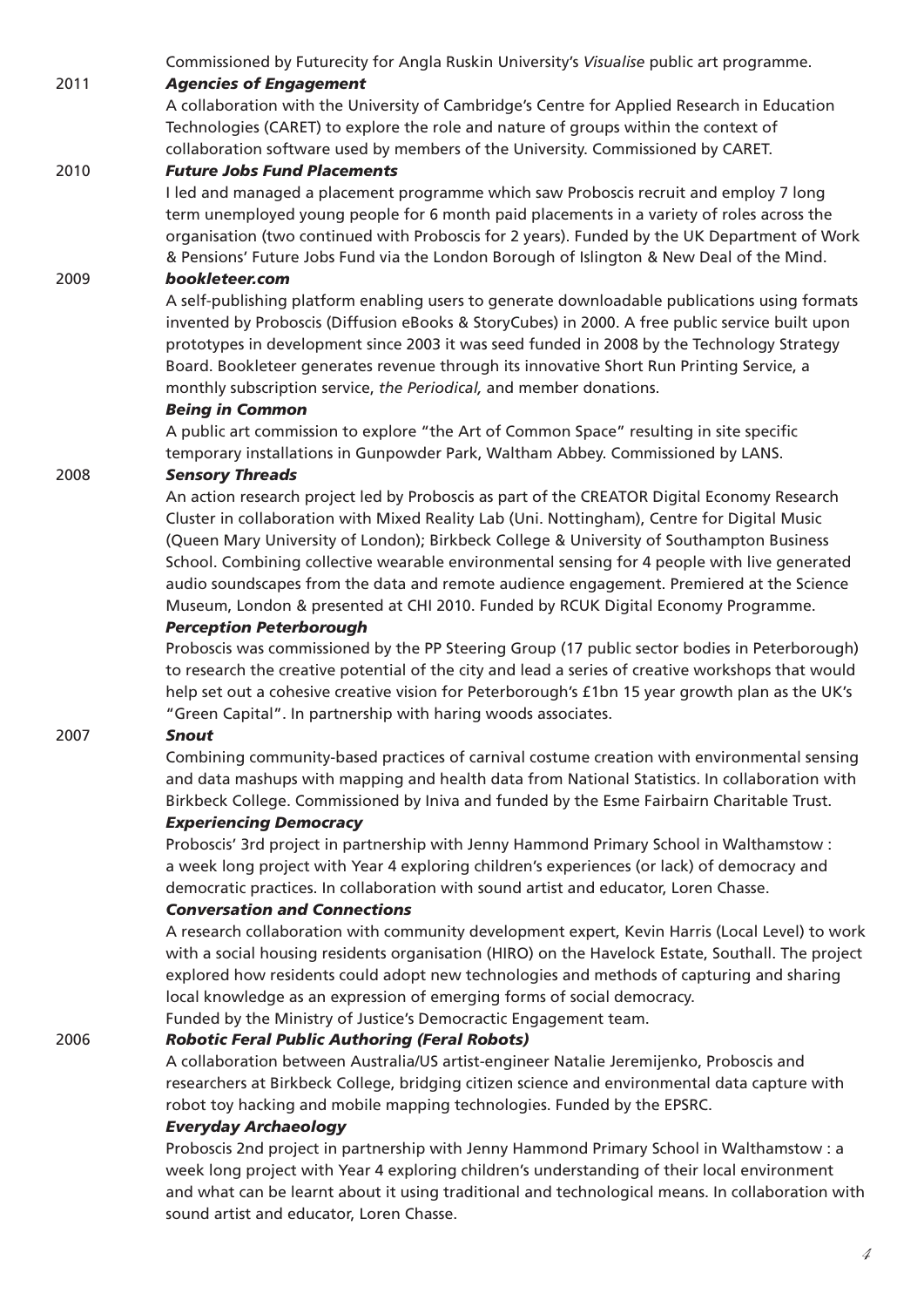## 2002-04 *Urban Tapestries*

A ground-breaking action research project fusing mobile and mapping technologies for people to create and share geo-located knowledge and experiences. Partners included HP Research Labs, Orange, Ordnance Survey, France Telecom R&D UK & London School of Economics. Funded by the Department of Trade & Industry, Arts Council England and Daniel Langlois Foundation.

## 2001-02 *Private Reveries, Public Spaces*

A curatorial project by Giles Lane and Alice Angus for Proboscis and the LSE: 15 artists/designers/ groups were commissioned to propose 'conceptual prototypes' exploring the role and impact of telecommunications technologies in everyday life. Three were commissioned and presented at a day long symposium hosted at the London School of Economics.

Funded by the Daniel Langois Foundation for Art, Science and Technology (Canada).

#### 1998-2002 *Mapping Perception*

A collaboration between Giles Lane, filmmaker Andrew Kötting and neurophysiologist Dr Mark Lythgoe (Institute of Child Health). This 5 year project explored perception, ability and disability through the prism of brain dysfunction. Funded by Nesta/Sciart Consortium, UK Film Council, London Production Fund, Calouste Gulbenkian Foundation and South East Arts.

#### *1995-2000 COIL Journal of the moving image*

Founder & Editor. A 10-part journal published over 5 years, COIL was a unique publication which commissioned and published new critical writing and works by over 130 UK and international practitioners : film and video makers, artists, academics and theorists. Funded by Arts Council England, with support from Channel 4 TV and the London Film & Video Development Agency.

## Selected Publications

A selection of recent publications, presentations and co-authored papers.

- 2022 *Personal Data Manifestation: a Tangible Poetics of Data* by G Lane & G Roussos in **Making Data: Materializing digital information**, Bloomsbury Publishing, London 2022
- 2018 *UnBias Emancipating Users against Algorithmic Biases for a Trusted Digital Economy* by L Dowthwaite, H Webb, A Koene & G Lane in **Proceedings of 24TH ACM SIGKDD Conference on Knowledge Discovery and Data Mining**, London, UK
- 2017 *Algorithmic Fairness in Online Information Mediating Systems* by A Koene, E Perez, S Ceppi, M Rovatsos, H Webb, M Patel, M Jirotka, and G Lane. In **Proceedings of ACM Web Science Conference**, Troy, NY, USA, June 2017 (WebSci'17).
- 2014 *Co-discovery for Uncommon Insight: Making and Sharing Public Goods with Pervasive Computing Technology* by A Angus, G Lane & G Roussos in **IEEE Pervasive Computing Special Issue – Pervasive Data and Analytics/Citizen Science**
- 2013 *Lifestreams* by Giles Lane and David Walker in **Visualise: Making Art in Context**, Anglia Ruskin University, Cambridge 2013

*Digital Alchemy: turning data into poetry*, by G Lane in **This New Nostalgia**, InspireConspireRetire, London 2013

- 2012 *Reaping the Rewards of Culture in Europe*, by A Angus & G Lane in **EU Government Gazette**, http://governmentgazette.eu/?p=3737
- 2011 *Agencies of Engagement*, G Lane, H Tagiuri, F Lesage, A Angus, M Tang, Proboscis
- 2010 *Sensory Threads*, Marshall, J., Airantzis, D., Angus, A., Bryan-Kinns, N., Fencott, R., Lane, G., Lesage, F., Martin, K., Roussos, G., Taylor, J., Warren, L., Woods, O. (2010). **Leonardo** 43(2).
- 2009 *Sensory Threads: Perceiving the Imperceptible*, N Bryan-Kinns, D Airantzis, A Angus, R Fencott, G Lane, F Lesage, J Marshall, K Martin, G Roussos, J Taylor, L Warren, O Woods, **Ambient Intelligence and Smart Environments**, Volume 2, 2009 and the 5th International Conference on Intelligent Environments – Barcelona 2009.

*Travelling through Layers*, A. Angus, G. Lane, O. Woods, in **Parallelo**, Virtueeel Platform, Netherlands and British Council, London. 2009

*Social Tapestries*, A. Angus, G. Lane, K. Martin, O. Woods, in **Cartography & Art** (edited by W. Cartwright, G. Gartner; A. Lehn), Springer Verlag

*Sensory Threads*, K. Martin, J. Marshal, R. Fencott, D. Airantzis, J. Taylor, F. Lesage, G. Lane, N. Bryan-Kinns, L. Warren and G. Roussos, 2009, **Ubiquitous Computing at a Crossroads: Art, Science, Politics and Design**, January 6-7, Imperial College, London, UK. (presentation)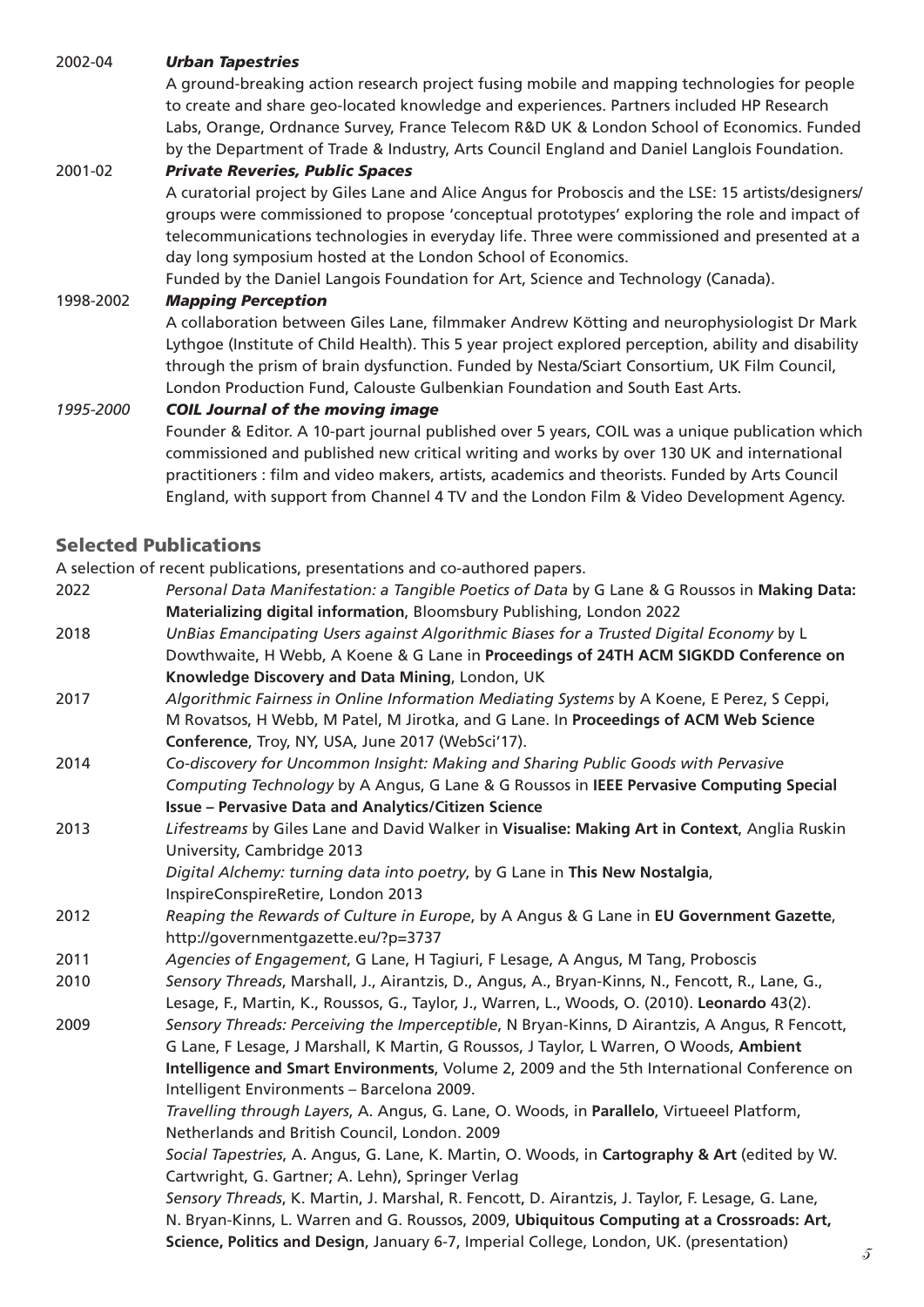|      | Being Creative with Business, L Warren and G Lane in UK Media Bulletin, Association of Business<br>Schools No 22, July 2009                               |
|------|-----------------------------------------------------------------------------------------------------------------------------------------------------------|
|      | Tweetomes, Giles Lane in Cu: The Presents of Co-Presence, Page 8-9, Centre for Comptemporary                                                              |
|      | Photography, Australia.                                                                                                                                   |
|      | Ephemeral emergents and anticipation in online connected creativity, L Warren, T Fuller, G Lane,                                                          |
|      | N Bryan-Kinns, G Roussos and F Lesage (2009) WebSci'09: Society On-Line and conference 18-20                                                              |
|      | March 2009, Athens, Greece.                                                                                                                               |
| 2008 | A Theatre of the Everyday, A. Angus, G. Lane Zona, July 2008.                                                                                             |
|      | Participatory Sensing for Urban Communities, K Martin, G Lane, G Roussos et al paper at                                                                   |
|      | International Workshop on Urban, Community, and Social Applications of Networked Sensing                                                                  |
|      | Systems - UrbanSense08                                                                                                                                    |
|      | Experiencing Democracy, O Woods, G Lane & L Chasse. A Proboscis Report                                                                                    |
|      | Urban Social Tapestries, A. Angus, G. Lane, K. Martin, G. Papamarkos, G. Roussos, S. Thelwall, R.                                                         |
|      | Silverstone, Z. Sujon & N. West, 2008, IEEE Pervasive Computing, Vol. 7(4).                                                                               |
| 2007 | Urban Tapestries: Exploring Public Authoring in the City, A. Angus, G. Lane, K. Martin, D.                                                                |
|      | Papadogkonas, G. Papamarkos, G. Roussos, S. Thelwall, Z. Sujon and N. West, 2007 Birkbeck                                                                 |
|      | <b>SCSIS Technical Report.</b>                                                                                                                            |
|      | Making Glue: Public Authoring in Urban Tapestries, Martin, K. and Lane, G. (2007) position paper                                                          |
|      | for workshop 'Shared Encounters', ACM Conf Human Factors in Computing Systems CHI 2007                                                                    |
|      | Cultures of Listening, A. Angus and G. Lane in A Handbook for Coding Cultures, Dlux Sydney                                                                |
|      | Social Tapestries: Conversations and Connections, K Harris & G Lane, Proboscis London                                                                     |
| 2006 | Feral Robots: A Social Tapestries Experiment in Everyday Archaeology G. Lane, C. Brueton, D.                                                              |
|      | Diall, D. Airantzis, N. Jeremijenko, G. Papamarkos, G. Roussos and K. Martin, 2006, 4th Uk Ubinet                                                         |
|      | Worksop, London 10-12 July 2006.                                                                                                                          |
|      | Everyday Archaeology: children's relationship to the environment - Activity & Impact Report, G                                                            |
|      | Lane & O Woods, A Proboscis Report                                                                                                                        |
|      | Public Authoring and Feral Robotics, G Lane, N Jeremijenko et al, Proboscis London                                                                        |
|      | Community-based Public Authoring with Mobile Chemical Sensor Networks G. Lane, C. Brueton,                                                                |
|      | D. Diall, D. Airantzis, N. Jeremijenko, G. Papamarkos, G. Roussos and K. Martin, 2006, , Proc. IEE<br>Intelligent Environments, 5-6 July, Athens, Greece. |
| 2005 | Urban Tapestries: Public Authoring, Place and Mobility, G Lane and S Thelwall, Proboscis                                                                  |
|      | From Urban Tapestries to Social Tapestries, G Lane presentation at PLAN (Pervasive & Locative                                                             |
|      | Artists Network) Conference, ICA London                                                                                                                   |
| 2004 | Social Tapestries: public authoring and civil society, GI Lane in Cultural Snapshots, Proboscis                                                           |
| 2003 | Urban Tapestries: Wireless networking, public authoring and social knowledge, Giles Lane in                                                               |
|      | Personal and Ubiquitous Computing, Springer (2003)                                                                                                        |
|      | Urban Tapestries: public authoring & social knowledge, G Lane, Paper for 1AD Appliance Design                                                             |
|      | Conference, Bristol March 2003                                                                                                                            |
| 1999 | The Masque of Self-Death, G Lane in Parallax 13, October-December 1999                                                                                    |
|      | Evanescence, G Lane in Inventory volume 3 issue 2                                                                                                         |
| 1997 | Against the Grain - Steve Farrer's Cinema of Machines, G Lane in Projects (Locus Plus 1998)                                                               |
|      | Speculations on a Garden of Forking Paths: Andrew Marvell's poetic ipse in the void of being, G                                                           |
|      | Lane in Errant Bodies Flowers Los Angeles                                                                                                                 |
| 1996 | Thief in the Studio: Genet & Giacometti, G Lane, Inventory volume 2 issue 3                                                                               |
|      |                                                                                                                                                           |

# Selected Publishing

A selection of publications as commissioner, editor or publisher:

2012-15 *the Periodical* : an experiment in participatory publishing – each month a publication created and shared on bookleteer.com is selected, printed and posted put to subscribers. (Proboscis) 2012 *Professor Starling's Expedition* : 3 Diffusion eBooks collaboratively created by DodoLab (Andrew Hunter & Lisa Hirmer) with Leila Armstrong, Josie Mills, Haz Tagiuri & Giles Lane (Proboscis) 2011 *Material Conditions* : 8 Diffusion eBooks by Active Ingredient, London Fieldworks, Desperate

Optimists, Jane Prophet, Sarah Butler, Karla Schuh Brunet, Ruth Maclennan and Janet Owen